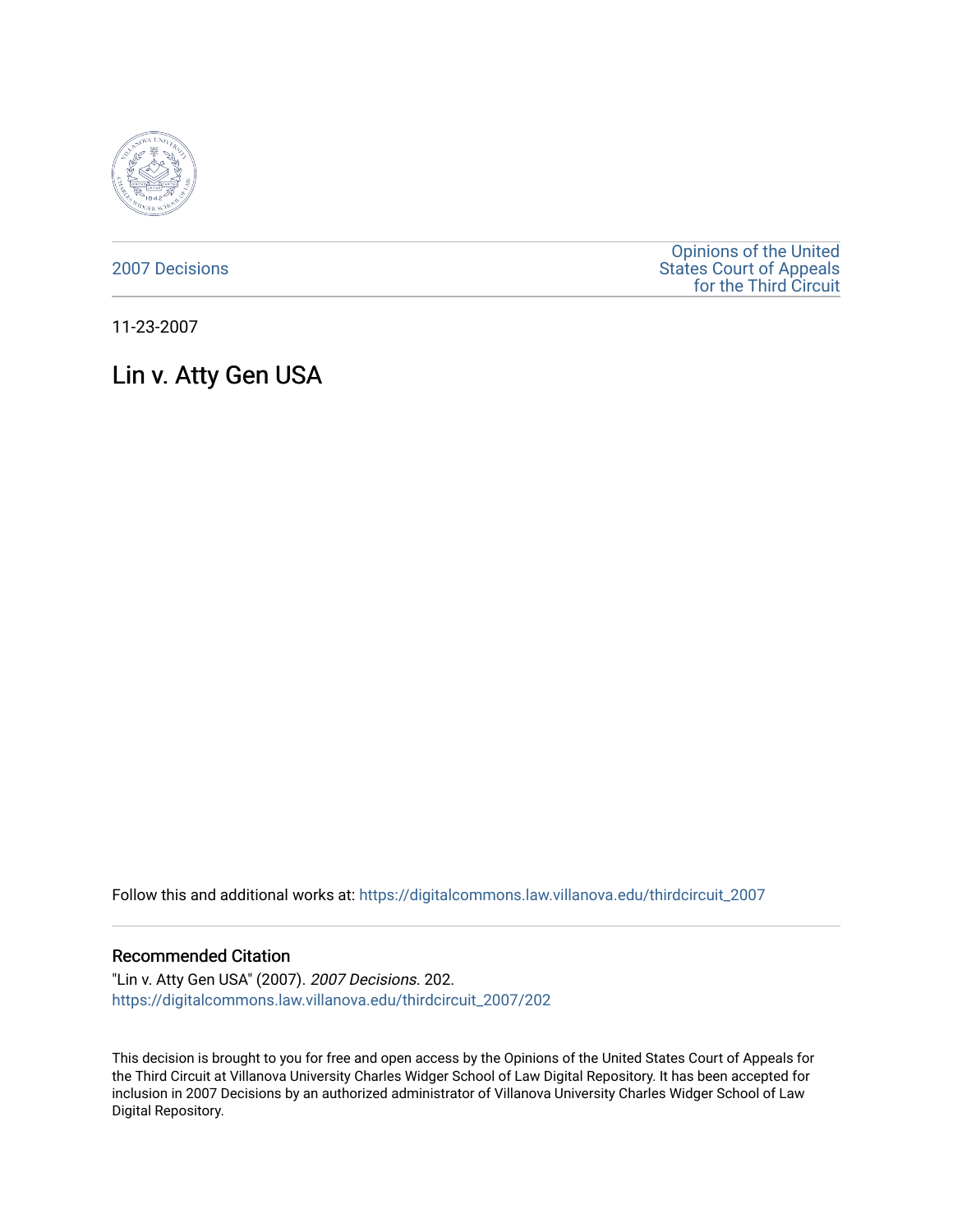### NOT PRECEDENTIAL UNITED STATES COURT OF APPEALS FOR THE THIRD CIRCUIT

No: 06-2292

\_\_\_\_\_\_\_\_\_\_\_\_\_\_\_

### LI LIN,

Petitioner

v.

# ATTORNEY GENERAL OF THE UNITED STATES,

\_\_\_\_\_\_\_\_\_\_\_\_\_\_\_

Respondent

Petition for Review of an Order of the United States Department of Justice Board of Immigration Appeals (BIA No. A78-864-361) Immigration Judge: Miriam K. Mills

Submitted Under Third Circuit LAR 34.1(a) November 8, 2007

Before: SCIRICA, *Chief Judge*, AMBRO and JORDAN, *Circuit Judges*

(Filed: November 23, 2007) \_\_\_\_\_\_\_\_\_\_\_\_\_\_\_

## OPINION OF THE COURT

JORDAN, *Circuit Judge*.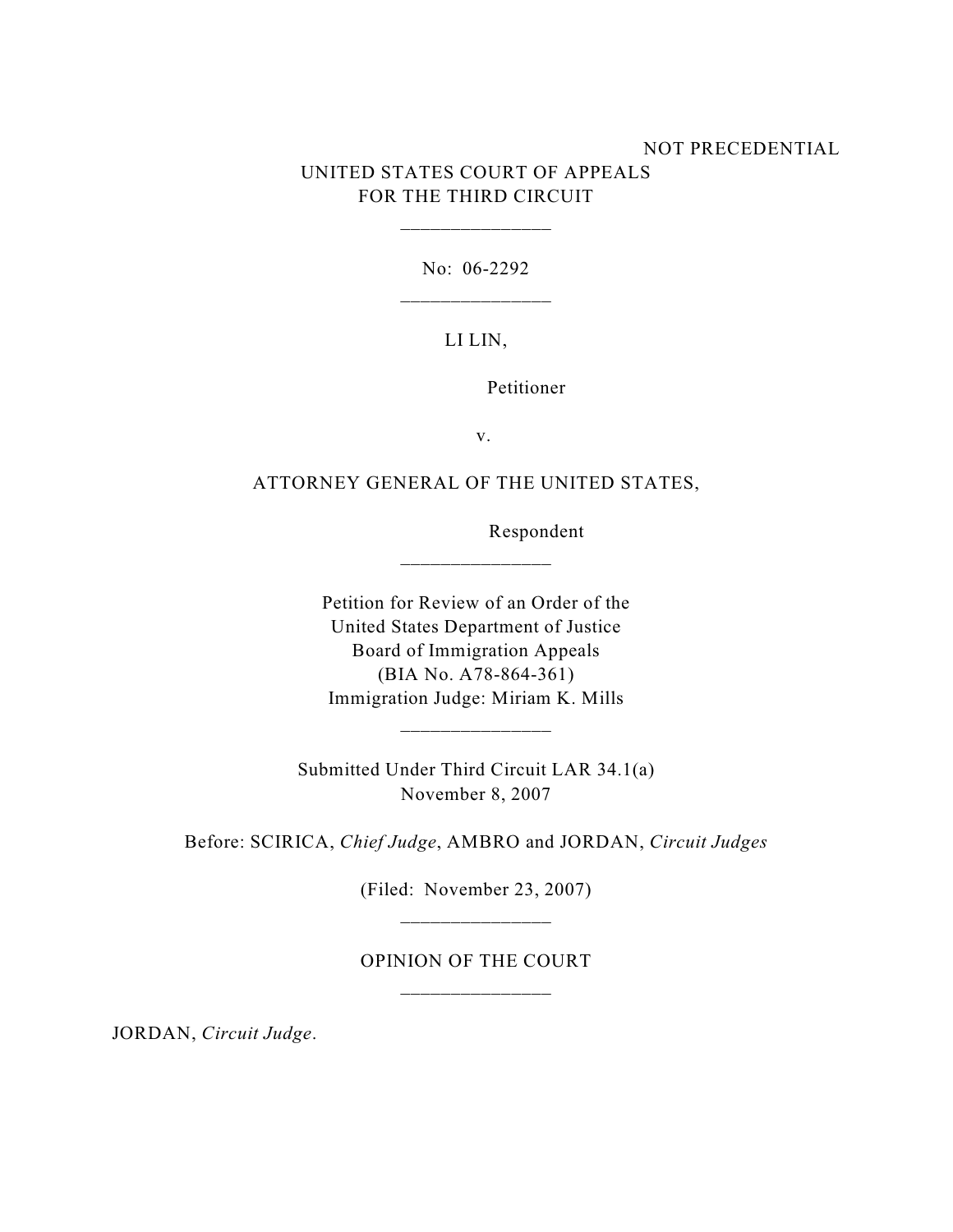Li Lin petitions for review from the final order of the Board of Immigration Appeals denying her application for asylum, withholding of removal, and relief under the Convention Against Torture ("CAT"). For the reason that follows, we will deny the petition for review.

I.

Lin is a native and citizen of the People's Republic of China. On June 27, 2002, Lin arrived in the United States without valid entry documents. Upon her arrival, an officer of the Immigration and Naturalization Service interviewed Lin under oath. During that interview, Lin stated that she was seeking asylum "because of Falun Gong." When Lin was asked, "Do you practice Falun Gong?," she replied, "No." When asked why she was requesting asylum based on Falun Gong if she did not practice it, she answered, "My parents practice Falun Gong."

In July 2003, Lin applied for asylum, withholding of removal, and relief under CAT. In her application, Lin again asserted that her parents had practiced Falun Gong in China. She also alleged that she would be arrested if deported to China "because [she] was involved in the activities of Falun Gong." At a hearing before the Immigration Judge on November 27, 2004, Lin testified that she feared returning to China because she had practiced Falun Gong in China on a weekly or bi-weekly basis.

On November 27, 2004, the Immigration Judge denied Lin's application, finding that Lin was not credible and thus had failed to meet her burden to demonstrate a well